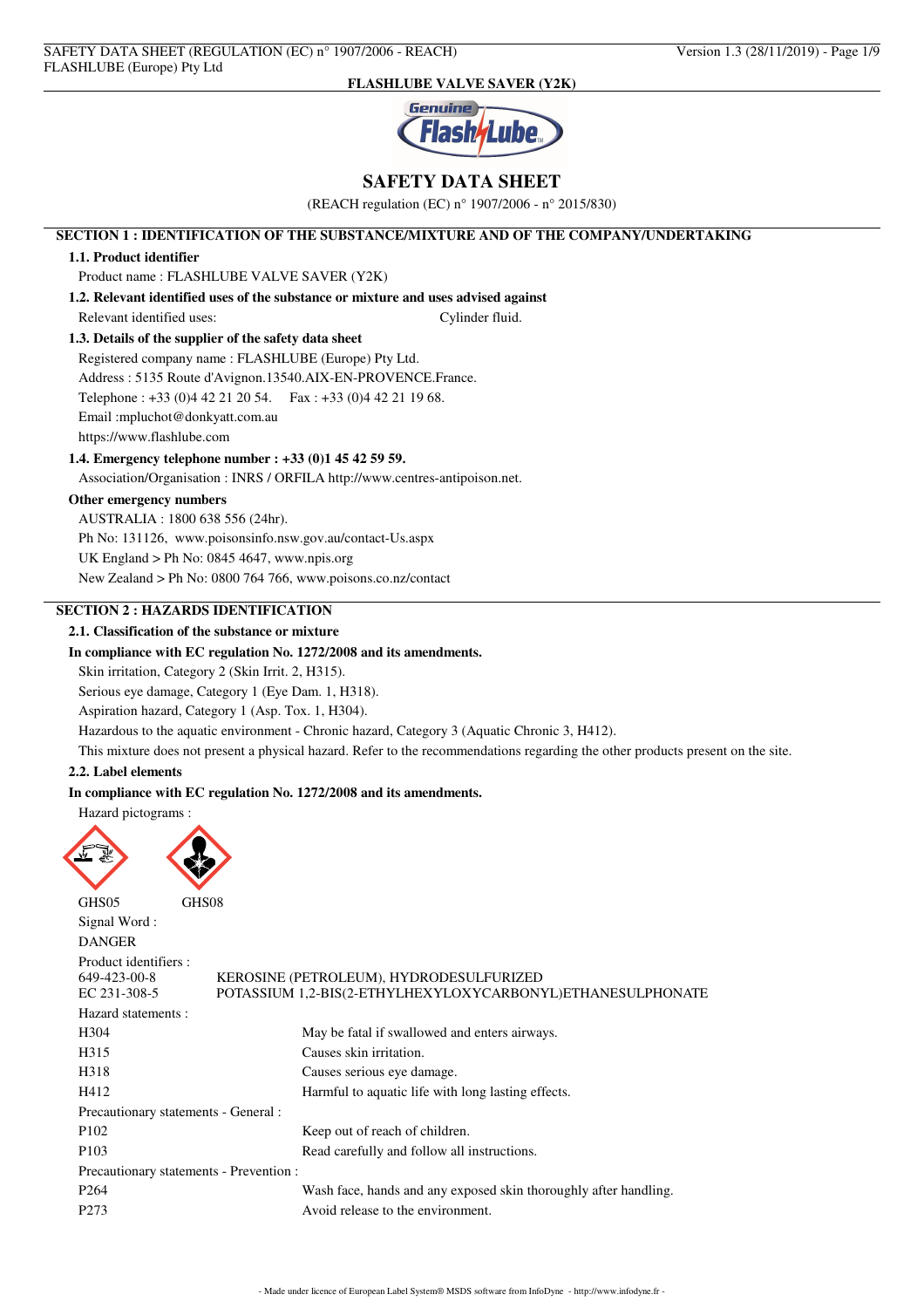| P <sub>280</sub>                      | Wear protective gloves/protective clothing/eye protection/face protection.                                                          |
|---------------------------------------|-------------------------------------------------------------------------------------------------------------------------------------|
| Precautionary statements - Response : |                                                                                                                                     |
| $P301 + P310$                         | IF SWALLOWED: Immediately call a POISON CENTER/doctor.                                                                              |
| $P302 + P352$                         | IF ON SKIN: Wash with plenty of water.                                                                                              |
| $P305 + P351 + P338$                  | IF IN EYES: Rinse cautiously with water for several minutes. Remove contact lenses, if present and<br>easy to do. Continue rinsing. |
| P321                                  | Specific treatment (see  on this label).                                                                                            |
| P <sub>331</sub>                      | Do NOT induce vomiting.                                                                                                             |
| $P332 + P313$                         | If skin irritation occurs: Get medical advice/attention.                                                                            |
| $P362 + P364$                         | Take off contaminated clothing and wash it before reuse.                                                                            |
| Precautionary statements - Storage :  |                                                                                                                                     |
| P <sub>405</sub>                      | Store locked up.                                                                                                                    |
| Precautionary statements - Disposal : |                                                                                                                                     |
| P <sub>501</sub>                      | Dispose of contents/container at a disposal facility in accordance with local regulations.                                          |

#### **2.3. Other hazards**

The mixture does not contain substances classified as 'Substances of Very High Concern' (SVHC) >= 0.1% published by the European CHemicals Agency (ECHA) under article 57 of REACH: http://echa.europa.eu/fr/candidate-list-table

The mixture fulfils neither the PBT nor the vPvB criteria for mixtures in accordance with annexe XIII of the REACH regulations EC 1907/2006.

## **SECTION 3 : COMPOSITION/INFORMATION ON INGREDIENTS**

### **3.2. Mixtures**

### **Composition :**

| Composition .<br>Identification   | (EC) 1272/2008          | <b>Note</b>     | $\%$                |
|-----------------------------------|-------------------------|-----------------|---------------------|
| INDEX: 649-477-00-2               |                         | L               | $25 \le x \% < 35$  |
| CAS: 64742-70-7                   |                         |                 |                     |
| EC: 265-174-4                     |                         |                 |                     |
|                                   |                         |                 |                     |
| PARAFFIN OILS (PETROLEUM),        |                         |                 |                     |
| <b>CATALYTIC DEWAXED HEAVY</b>    |                         |                 |                     |
| INDEX: 649-467-00-8               |                         | L               | $25 \le x \% < 31$  |
| CAS: 64742-54-7                   |                         |                 |                     |
| EC: 265-157-1                     |                         |                 |                     |
| REACH: 01-2119484627-25           |                         |                 |                     |
|                                   |                         |                 |                     |
| DISTILLATES (PETROLEUM),          |                         |                 |                     |
| HYDROTREATED HEAVY PARAFFINIC     |                         |                 |                     |
| CAS: 104-76-7                     | GHS07                   | $\overline{11}$ | $2.5 \le x \% < 10$ |
| EC: 203-234-3                     | Wng                     |                 |                     |
| REACH: 01-2119487289-20           | Skin Irrit. 2, H315     |                 |                     |
|                                   | Eye Irrit. 2, H319      |                 |                     |
| 2-ETHYL-1-HEXANOL                 | Acute Tox. 4, H332      |                 |                     |
|                                   | STOT SE 3, H335         |                 |                     |
| INDEX: 649-423-00-8               | GHS08                   | $[1]$           | $2.5 \le x \% < 10$ |
| CAS: 64742-81-0                   | Dgr                     |                 |                     |
| EC: 265-184-9                     | Asp. Tox. 1, H304       |                 |                     |
| REACH: 01-2119462828-25           |                         |                 |                     |
|                                   |                         |                 |                     |
| <b>KEROSINE (PETROLEUM),</b>      |                         |                 |                     |
| <b>HYDRODESULFURIZED</b>          |                         |                 |                     |
| CAS: 7491-09-0                    | GHS05                   |                 | $2.5 \le x \% < 10$ |
| EC: 231-308-5                     | Dgr                     |                 |                     |
|                                   | Skin Irrit. 2, H315     |                 |                     |
| <b>POTASSIUM</b>                  | Eye Dam. 1, H318        |                 |                     |
| 1,2-BIS(2-ETHYLHEXYLOXYCARBONYL)E |                         |                 |                     |
| <b>THANESULPHONATE</b>            |                         |                 |                     |
| CAS: 1398506-12-1                 | GHS05, GHS09            |                 | $2.5 \le x \% < 5$  |
| EC: 805-631-2                     | Dgr                     |                 |                     |
|                                   | Skin Irrit. 2, H315     |                 |                     |
| OXIRANE, 2-ETHYL-, HOMOPOLYMER,   | Eye Dam. 1, H318        |                 |                     |
| 3-AMINOPROPYL C11-14-ISOALKYL     | Aquatic Chronic 2, H411 |                 |                     |
| <b>ETHERS, C13-RICH</b>           |                         |                 |                     |
|                                   |                         |                 |                     |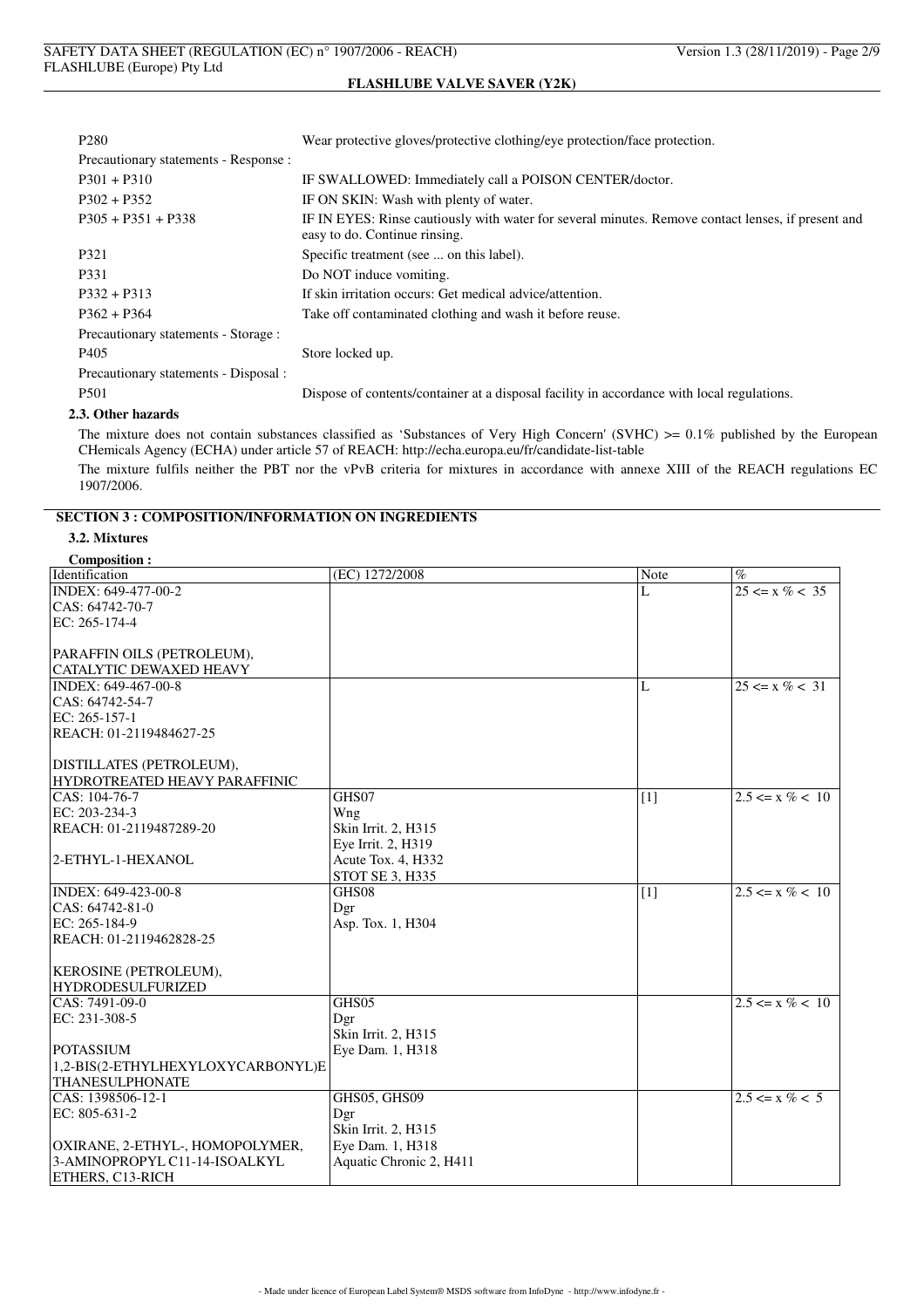| INDEX: 649-422-00-2             | GHS08             | $[1]$ | $2.5 \le x \% < 5$  |
|---------------------------------|-------------------|-------|---------------------|
| CAS: 64742-47-8                 | Dgr               |       |                     |
| EC: 265-149-8                   | Asp. Tox. 1, H304 |       |                     |
| DISTILLATES (PETROLEUM), HYDRO- |                   |       |                     |
| <b>TREATED LIGHT</b>            |                   |       |                     |
| INDEX: 649-424-00-3             | GHS08             |       | $12.5 \le x \% < 5$ |
| ICAS: 64742-94-5                | Dgr               |       |                     |
| EC: 265-198-5                   | Asp. Tox. 1, H304 |       |                     |
| REACH: 01-2119463588-24         |                   |       |                     |
| SOLVENT NAPHTHA (PETROLEUM),    |                   |       |                     |
| <b>HEAVY AROM.</b>              |                   |       |                     |

(Full text of H-phrases: see section 16)

### **Information on ingredients :**

[1] Substance for which maximum workplace exposure limits are available.

Note L: The carcinogen classification does not apply because the substance contains less than 3 % w/w of dimethyl sulphoxide (DMSO) measured using the IP 346 method.

## **SECTION 4 : FIRST AID MEASURES**

As a general rule, in case of doubt or if symptoms persist, always call a doctor.

NEVER induce swallowing by an unconscious person.

## **4.1. Description of first aid measures**

## **In the event of exposure by inhalation :**

If inhaled, move the patient into the fresh air and keep warm and at rest.

If breathing is irregular or has stopped, proceed with artificial respiration and seek medical attention.

#### **In the event of splashes or contact with eyes :**

Wash thoroughly with fresh, clean water for 15 minutes holding the eyelids open.

Regardless of the initial state, refer the patient to an ophthalmologist and show him the label.

### **In the event of splashes or contact with skin :**

Remove contaminated clothing and wash the skin thoroughly with soap and water or a recognised cleaner.

Watch out for any remaining product between skin and clothing, watches, shoes, etc.

If the contaminated area is widespread and/or there is damage to the skin, a doctor must be consulted or the patient transferred to hospital.

### **In the event of swallowing :**

### Do not give the patient anything orally.

Keep the person exposed at rest. Do not force vomiting.

Seek medical attention immediately, showing the label.

### **4.2. Most important symptoms and effects, both acute and delayed**

No data available.

### **4.3. Indication of any immediate medical attention and special treatment needed**

No data available.

# **SECTION 5 : FIREFIGHTING MEASURES**

Non-flammable.

## **5.1. Extinguishing media**

## **Suitable methods of extinction**

In the event of a fire, use :

- sprayed water or water mist
- foam
- multipurpose ABC powder
- BC powder
- carbon dioxide (CO2)

# **Unsuitable methods of extinction**

In the event of a fire, do not use :

- water jet

## **5.2. Special hazards arising from the substance or mixture**

A fire will often produce a thick black smoke. Exposure to decomposition products may be hazardous to health. Do not breathe in smoke.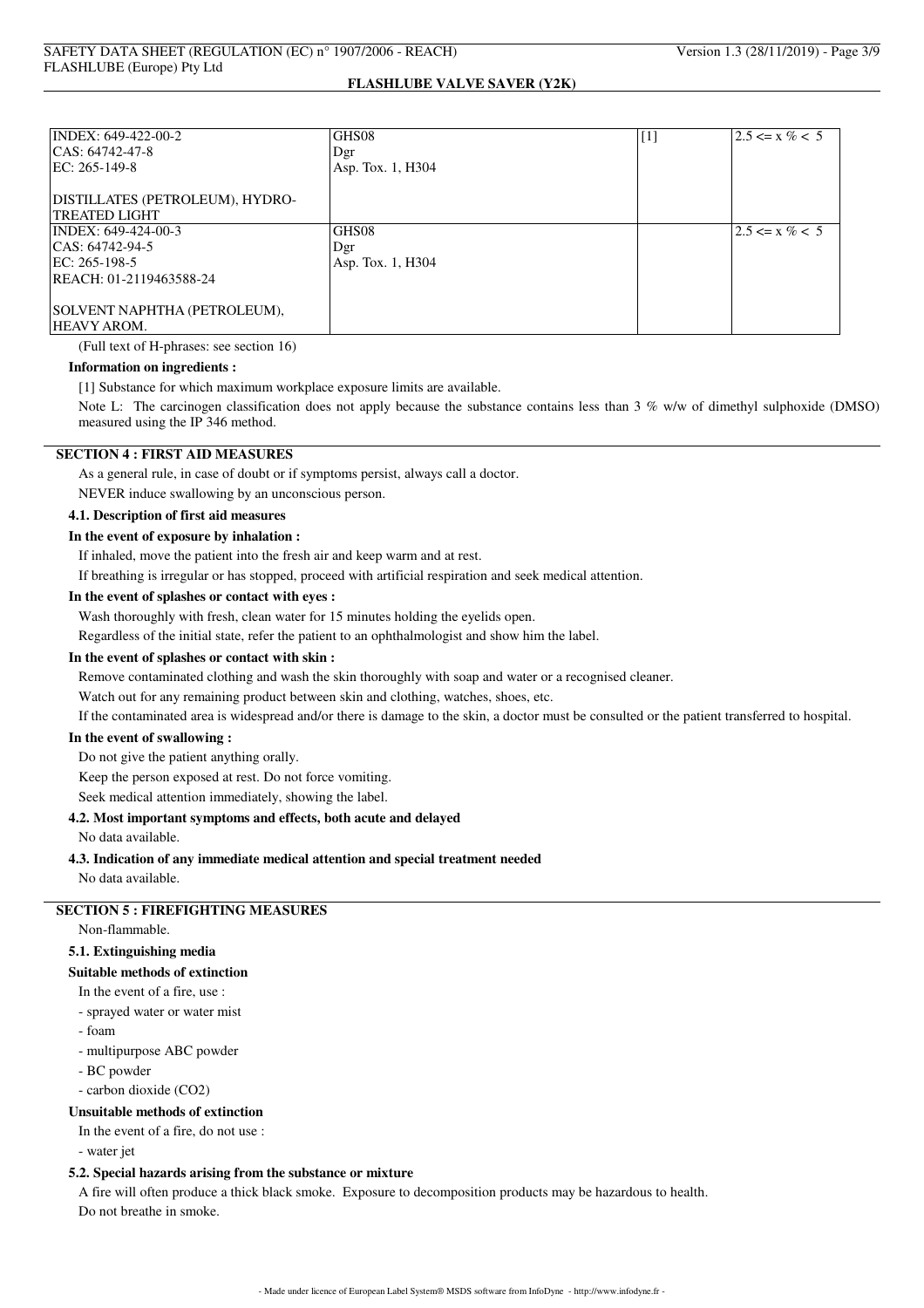In the event of a fire, the following may be formed :

- carbon monoxide (CO)
- carbon dioxide (CO2)
- nitrogen oxide (NO)

- nitrogen dioxide (NO2)

#### **5.3. Advice for firefighters**

Due to the toxicity of the gas emitted on thermal decomposition of the products, fire-fighting personnel are to be equipped with autonomous insulating breathing apparatus.

## **SECTION 6 : ACCIDENTAL RELEASE MEASURES**

### **6.1. Personal precautions, protective equipment and emergency procedures**

Consult the safety measures listed under headings 7 and 8.

### **For non first aid worker**

Avoid any contact with the skin and eyes.

#### **For first aid worker**

First aid workers will be equipped with suitable personal protective equipment (See section 8).

#### **6.2. Environmental precautions**

Contain and control the leaks or spills with non-combustible absorbent materials such as sand, earth, vermiculite, diatomaceous earth in drums for waste disposal.

Prevent any material from entering drains or waterways.

#### **6.3. Methods and material for containment and cleaning up**

Clean preferably with a detergent, do not use solvents.

#### **6.4. Reference to other sections**

No data available.

## **SECTION 7 : HANDLING AND STORAGE**

Requirements relating to storage premises apply to all facilities where the mixture is handled.

### **7.1. Precautions for safe handling**

Always wash hands after handling.

Remove and wash contaminated clothing before re-using.

Ensure that there is adequate ventilation, especially in confined areas.

Emergency showers and eye wash stations will be required in facilities where the mixture is handled constantly.

### **Fire prevention :**

Handle in well-ventilated areas.

Never inhale this mixture.

Prevent access by unauthorised personnel.

### **Recommended equipment and procedures :**

For personal protection, see section 8.

Observe precautions stated on label and also industrial safety regulations.

Avoid eye contact with this mixture at all times.

Packages which have been opened must be reclosed carefully and stored in an upright position.

## **Prohibited equipment and procedures :**

No smoking, eating or drinking in areas where the mixture is used.

### **7.2. Conditions for safe storage, including any incompatibilities**

No data available.

#### **Storage**

Keep out of reach of children.

Keep the container tightly closed in a dry, well-ventilated place.

Keep away from food and drink, including those for animals.

The floor must be impermeable and form a collecting basin so that, in the event of an accidental spillage, the liquid cannot spread beyond this area.

#### **Packaging**

Always keep in packaging made of an identical material to the original.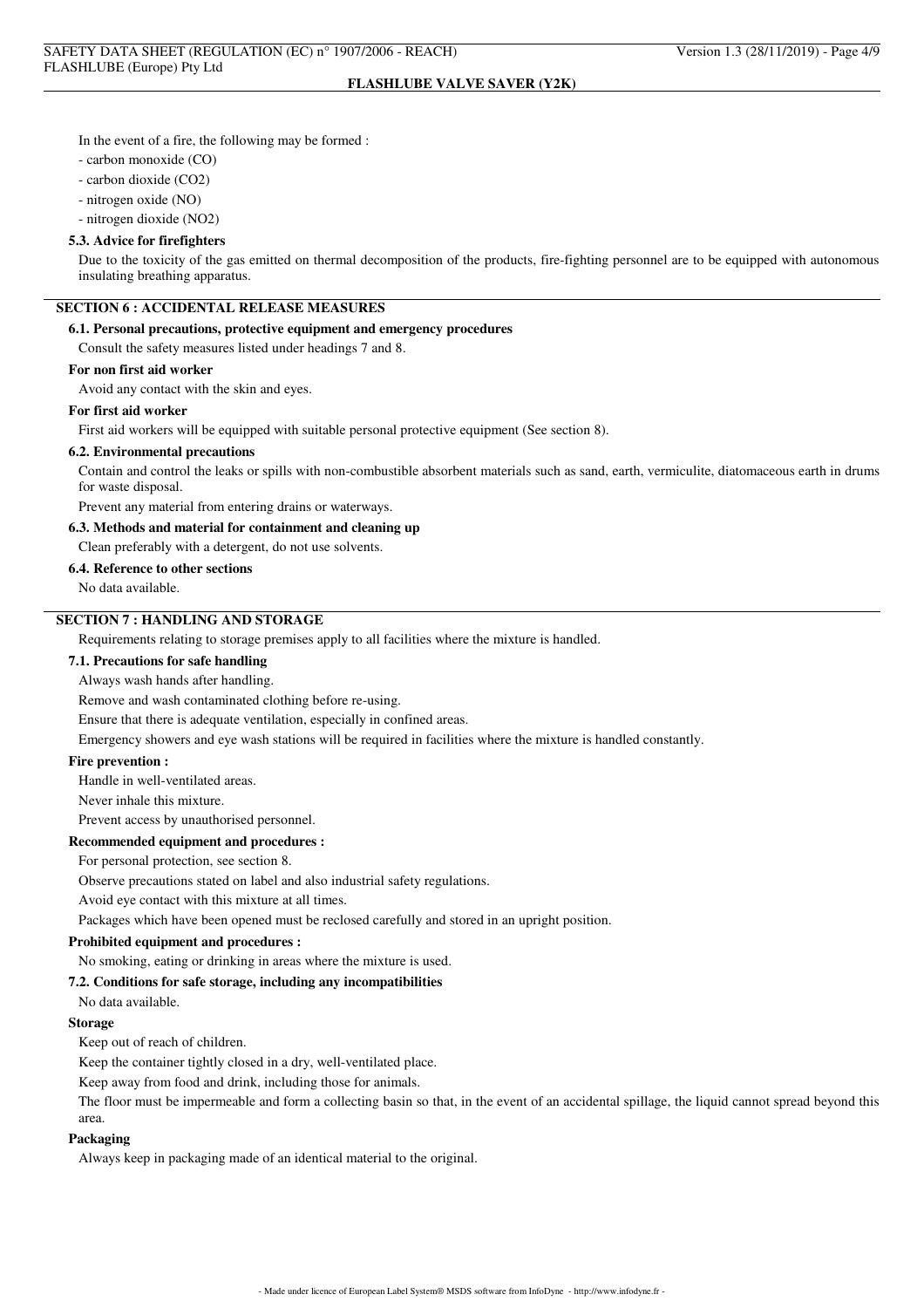## **7.3. Specific end use(s)**

No data available.

## **SECTION 8 : EXPOSURE CONTROLS/PERSONAL PROTECTION**

### **8.1. Control parameters**

### **Occupational exposure limits :**

| - European Union (2017/2398, 2017/164, 2009/161, 2006/15/CE, 2000/39/CE, 98/24/CE) :                    |                           |                      |                          |              |           |  |
|---------------------------------------------------------------------------------------------------------|---------------------------|----------------------|--------------------------|--------------|-----------|--|
| <b>CAS</b>                                                                                              | $VME-mg/m3$ : $VME-ppm$ : |                      | $VLE-mg/m3:$             | $VLE-ppm$ :  | Notes:    |  |
| 104-76-7                                                                                                | 5.4                       |                      |                          |              |           |  |
| - ACGIH TLV (American Conference of Governmental Industrial Hygienists, Threshold Limit Values, 2010) : |                           |                      |                          |              |           |  |
| CAS                                                                                                     | TWA :                     | STEL:                | Ceiling:                 | Definition : | Criteria: |  |
| 64742-81-0                                                                                              | $201$ (P) mg/m3           |                      |                          | Skin; A4     |           |  |
| - Germany - AGW (BAuA - TRGS 900, 29/01/2018) :                                                         |                           |                      |                          |              |           |  |
| <b>CAS</b>                                                                                              | VME:                      | VME:                 | Excess                   | <b>Notes</b> |           |  |
| 104-76-7                                                                                                |                           | $10$ ppm             |                          | 1(I)         |           |  |
|                                                                                                         |                           | $54 \text{ mg/m}^3$  |                          |              |           |  |
| - Belgium (Arrêté du 09/03/2014, 2014) :                                                                |                           |                      |                          |              |           |  |
| <b>CAS</b>                                                                                              | TWA :                     | STEL:                | Ceiling:                 | Definition:  | Criteria: |  |
| 64742-81-0                                                                                              | $200 \text{ mg/m}^3$      |                      |                          | D            |           |  |
| - Switzerland (SUVAPRO 2017):                                                                           |                           |                      |                          |              |           |  |
| <b>CAS</b>                                                                                              | VME                       | VLE                  | Valeur plafond Notations |              |           |  |
| 104-76-7                                                                                                | $20$ ppm                  | $20$ ppm             |                          | <b>SSC</b>   |           |  |
|                                                                                                         | $110 \text{ mg/m}^3$      | $110 \text{ mg/m}^3$ |                          |              |           |  |
| 64742-47-8                                                                                              | $350 \text{ mg/m}^3$      | $700 \text{ mg/m}^3$ |                          | <b>SSC</b>   |           |  |

Oil mist, refined mineral - ACGIH :  $VME = 5$  mg/m<sup>3</sup>;  $VLE = 10$ mg/m<sup>3</sup>

### **8.2. Exposure controls**

## **Personal protection measures, such as personal protective equipment**

Pictogram(s) indicating the obligation of wearing personal protective equipment (PPE) :



Use personal protective equipment that is clean and has been properly maintained.

Store personal protective equipment in a clean place, away from the work area.

Never eat, drink or smoke during use. Remove and wash contaminated clothing before re-using. Ensure that there is adequate ventilation, especially in confined areas.

## **- Eye / face protection**

Avoid contact with eyes.

Use eye protectors designed to protect against liquid splashes

Before handling, wear safety goggles with protective sides accordance with standard EN166.

In the event of high danger, protect the face with a face shield.

Prescription glasses are not considered as protection.

Individuals wearing contact lenses should wear prescription glasses during work where they may be exposed to irritant vapours.

Provide eyewash stations in facilities where the product is handled constantly.

### **- Hand protection**

Use suitable protective gloves that are resistant to chemical agents in accordance with standard EN374.

Gloves must be selected according to the application and duration of use at the workstation.

Protective gloves need to be selected according to their suitability for the workstation in question : other chemical products that may be handled, necessary physical protections (cutting, pricking, heat protection), level of dexterity required.

Recommended properties :

- Impervious gloves in accordance with standard EN374

**- Body protection**

Avoid skin contact.

Wear suitable protective clothing.

Suitable type of protective clothing :

In the event of substantial spatter, wear liquid-tight protective clothing against chemical risks (type 3) in accordance with EN14605 to prevent skin contact.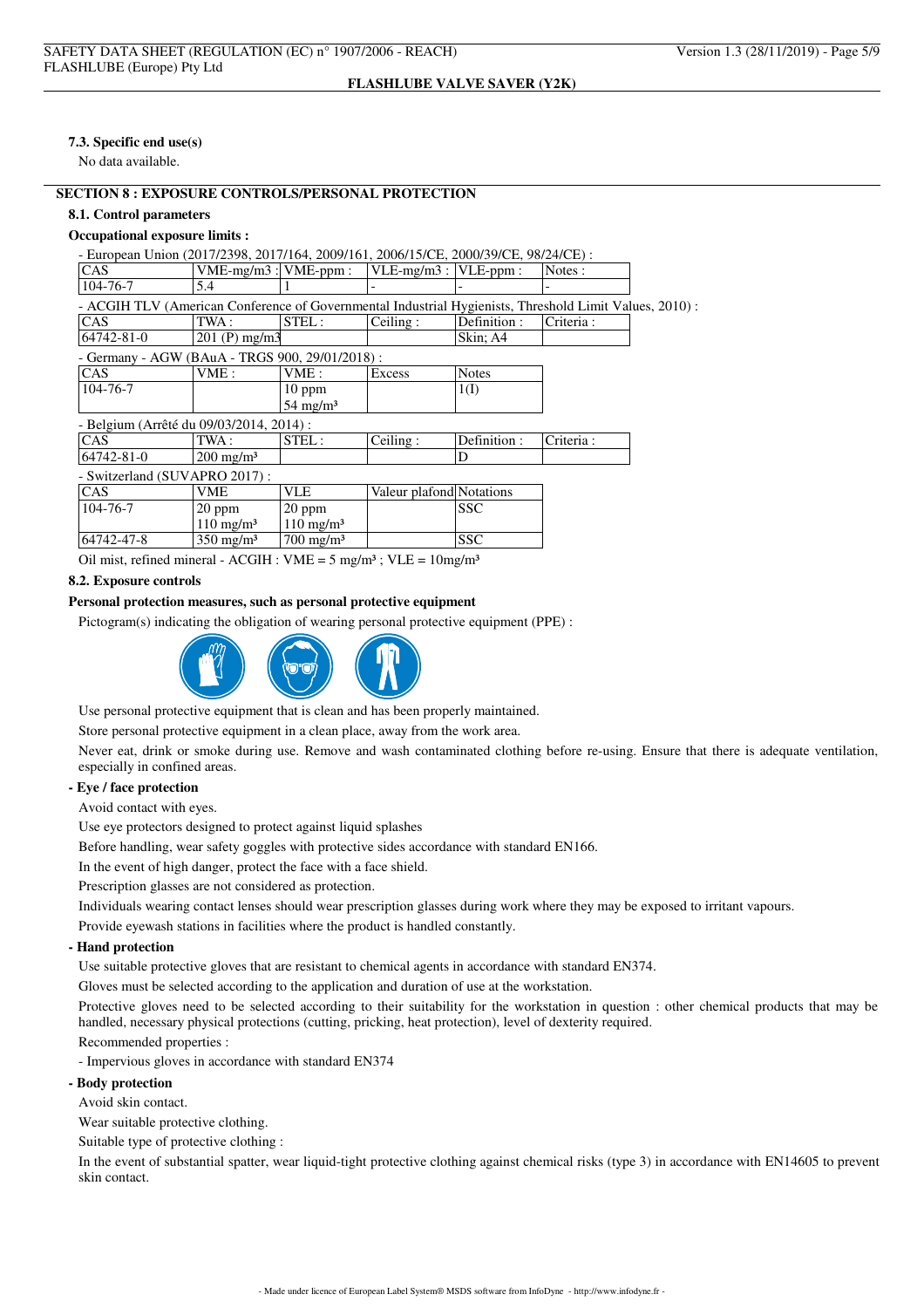In the event of a risk of splashing, wear protective clothing against chemical risks (type 6) in accordance with EN13034 to prevent skin contact.

Work clothing worn by personnel shall be laundered regularly.

After contact with the product, all parts of the body that have been soiled must be washed.

## **SECTION 9 : PHYSICAL AND CHEMICAL PROPERTIES**

## **9.1. Information on basic physical and chemical properties**

| <b>General information:</b>                            |                                                             |
|--------------------------------------------------------|-------------------------------------------------------------|
| Physical state:                                        | Fluid liquid.                                               |
| Colour:                                                | Yellow.                                                     |
| Odour:                                                 | Characteristic.                                             |
| Important health, safety and environmental information |                                                             |
| pH:                                                    | Not relevant.                                               |
| Flash Point:                                           | 140.00 °C.                                                  |
| Vapour pressure $(50^{\circ}C)$ :                      | Below 110 kPa (1.10 bar).                                   |
| Density:                                               | $0.86(15^{\circ}C)$                                         |
| Water solubility:                                      | Insoluble.                                                  |
| Viscosity:                                             | 17 mm <sup>2</sup> /s $(40^{\circ}C)$                       |
| Viscosity:                                             | $14 \text{ mm}2/s < v \le 20.5 \text{ mm}2/s (40^{\circ}C)$ |
| 9.2. Other information                                 |                                                             |

No data available.

## **SECTION 10 : STABILITY AND REACTIVITY**

#### **10.1. Reactivity**

No data available.

## **10.2. Chemical stability**

This mixture is stable under the recommended handling and storage conditions in section 7.

#### **10.3. Possibility of hazardous reactions**

When exposed to high temperatures, the mixture can release hazardous decomposition products, such as carbon monoxide and dioxide, fumes and nitrogen oxide.

### **10.4. Conditions to avoid**

Avoid :

- heat

- flames and hot surfaces

#### **10.5. Incompatible materials**

Keep away from :

- oxidising agents

### **10.6. Hazardous decomposition products**

The thermal decomposition may release/form :

- carbon monoxide (CO)
- carbon dioxide (CO2)
- nitrogen oxide (NO)
- nitrogen dioxide (NO2)

### **SECTION 11 : TOXICOLOGICAL INFORMATION**

#### **11.1. Information on toxicological effects**

Exposure to vapours from solvents in the mixture in excess of the stated occupational exposure limit may result in adverse health effects such as mucous membrane and respiratory system irritation and adverse effects on kidney, liver and central nervous system.

Symptoms produced will include headaches, numbness, dizziness, fatigue, muscular asthenia and, in extreme cases, loss of consciousness.

May cause irreversible damage to the skin; namely inflammation of the skin or the formation of erythema and eschar or oedema following exposure up to four hours.

Repeated or prolonged contact with the mixture may cause removal of natural oil from the skin resulting in non-allergic contact dermatitis and absorption through the skin.

May have irreversible effects on the eyes, such as tissue damage in the eye, or serious physical decay of sight, which is not fully reversible by the end of observation at 21 days.

Serious eye damage is typified by the destruction of cornea, persistent corneal opacity and iritis.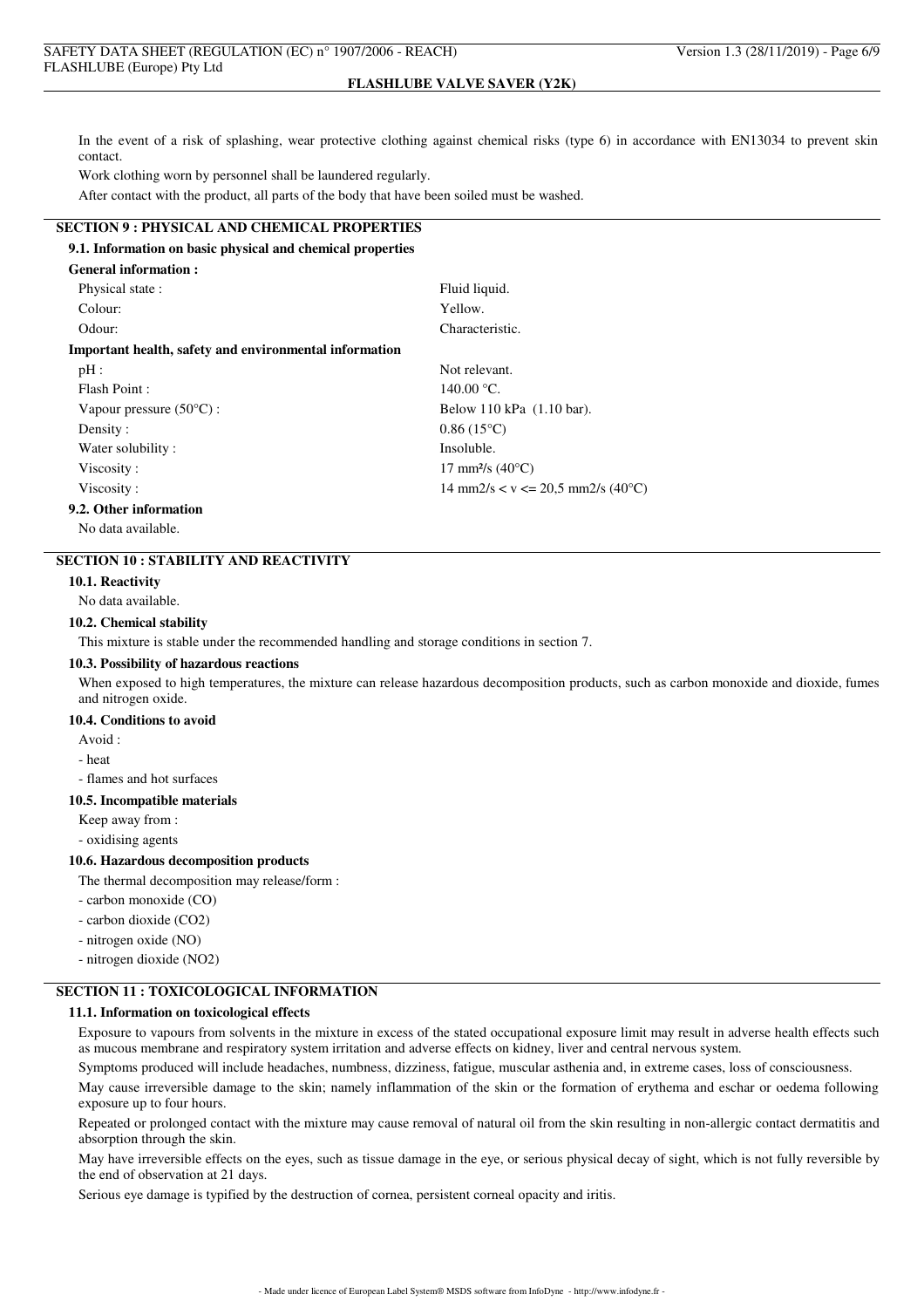Aspiration toxicity includes severe acute effects such as chemical pneumonia, varying degrees of pulmonary injury or death following aspiration.

### **11.1.1. Substances**

### **Acute toxicity :**

2-ETHYL-1-HEXANOL (CAS: 104-76-7) Oral route :  $LD50 = 3290$  mg/kg

### **11.1.2. Mixture**

### **Aspiration hazard :**

May be fatal if swallowed and enters airways.

Aspiration toxicity includes severe acute effects such as chemical pneumonia, varying degrees of pulmonary injury or death following aspiration.

#### **SECTION 12 : ECOLOGICAL INFORMATION**

Harmful to aquatic life with long lasting effects.

The product must not be allowed to run into drains or waterways.

### **12.1. Toxicity**

#### **12.1.1. Substances**

POTASSIUM 1,2-BIS(2-ETHYLHEXYLOXYCARBONYL)ETHANESULPHONATE (CAS: 7491-09-0) Fish toxicity :  $LC50 = 27.2$  mg/l Duration of exposure : 96 h

**12.1.2. Mixtures**

No aquatic toxicity data available for the mixture.

#### **12.2. Persistence and degradability**

#### **12.2.1. Substances**

POTASSIUM 1,2-BIS(2-ETHYLHEXYLOXYCARBONYL)ETHANESULPHONATE (CAS: 7491-09-0) Biodegradability : no degradability data is available, the substance is considered as not degrading

quickly.

## **12.3. Bioaccumulative potential**

No data available.

### **12.4. Mobility in soil**

No data available.

## **12.5. Results of PBT and vPvB assessment**

No data available.

## **12.6. Other adverse effects**

No data available.

#### **German regulations concerning the classification of hazards for water (WGK, AwSV vom 18/04/2017, KBws) :**

WGK 2 : Hazardous for water.

# **SECTION 13 : DISPOSAL CONSIDERATIONS**

Proper waste management of the mixture and/or its container must be determined in accordance with Directive 2008/98/EC.

## **13.1. Waste treatment methods**

Do not pour into drains or waterways.

## **Waste :**

Waste management is carried out without endangering human health, without harming the environment and, in particular without risk to water, air, soil, plants or animals.

Recycle or dispose of waste in compliance with current legislation, preferably via a certified collector or company.

Do not contaminate the ground or water with waste, do not dispose of waste into the environment.

## **Soiled packaging :**

Empty container completely. Keep label(s) on container. Give to a certified disposal contractor.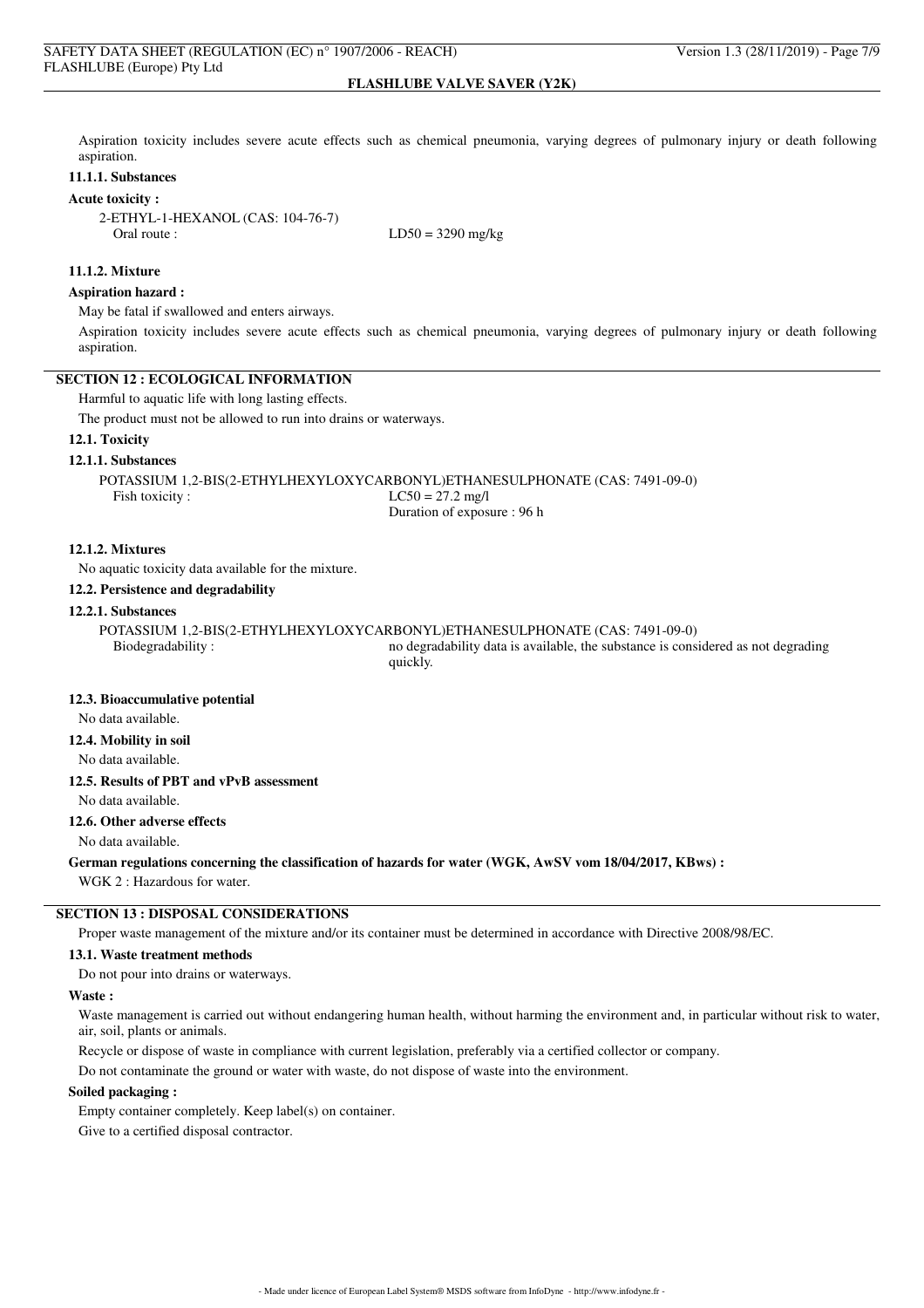### **SECTION 14 : TRANSPORT INFORMATION**

Exempt from transport classification and labelling.

## **14.1. UN number**

**14.2. UN proper shipping name**

**14.3. Transport hazard class(es)**

**14.4. Packing group**

**14.5. Environmental hazards**

-

-

-

-

-

-

**14.6. Special precautions for user**

### **SECTION 15 : REGULATORY INFORMATION**

### **15.1. Safety, health and environmental regulations/legislation specific for the substance or mixture**

### **- Classification and labelling information included in section 2:**

- The following regulations have been used:
- EU Regulation No. 1272/2008 amended by EU Regulation No. 2018/1480 (ATP 13)
- EU Regulation No. 1272/2008 amended by EU Regulation No. 2019/521 (ATP 12)

### **- Container information:**

Packaging to be fitted with child-resistant fastenings (see EC Regulation No. 1272/2008, Annex II, Part 3).

Containers to be fitted with a tactile warning of danger (see EC Regulation No. 1272/2008, Annex II, Part 3).

### **- Particular provisions :**

No data available.

**:**

**- German regulations concerning the classification of hazards for water (WGK, AwSV vom 18/04/2017, KBws) :** WGK 2 : Hazardous for water.

#### **- Standardised American system for the identification of hazards presented by the product in view of emergency procedures (NFPA 704)**

NFPA 704, Labelling: Health=3 Inflammability=1 Instability/Reactivity=1 Specific Risk=none



#### **15.2. Chemical safety assessment**

No data available.

## **SECTION 16 : OTHER INFORMATION**

Since the user's working conditions are not known by us, the information supplied on this safety data sheet is based on our current level of knowledge and on national and community regulations.

The mixture must not be used for other uses than those specified in section 1 without having first obtained written handling instructions.

It is at all times the responsibility of the user to take all necessary measures to comply with legal requirements and local regulations.

The information in this safety data sheet must be regarded as a description of the safety requirements relating to the mixture and not as a guarantee of the properties thereof.

## **Wording of the phrases mentioned in section 3 :**

| H <sub>304</sub> | May be fatal if swallowed and enters airways.    |
|------------------|--------------------------------------------------|
| H315             | Causes skin irritation.                          |
| H318             | Causes serious eye damage.                       |
| H319             | Causes serious eye irritation.                   |
| H332             | Harmful if inhaled.                              |
| H335             | May cause respiratory irritation.                |
| H411             | Toxic to aquatic life with long lasting effects. |
|                  |                                                  |